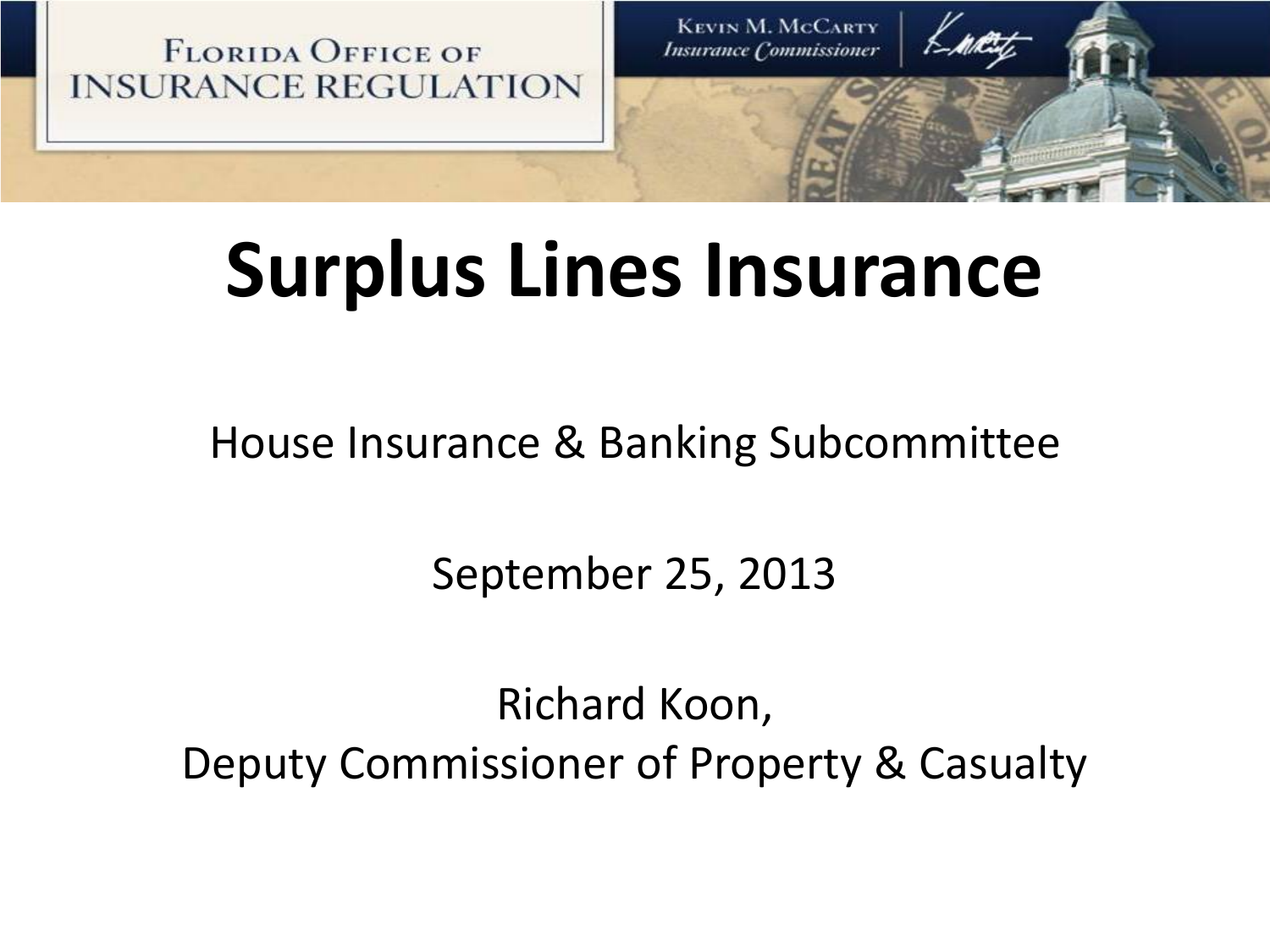### **Surplus Lines Insurers**

- Are not required to be licensed by the Office (but must have a Letter of Eligibility)
- Regulated for solvency in Florida and in their home state and file financial statements in Florida
- Must have \$15M in surplus and three years of successful operation in home state
- Only permitted to write coverage not available in the private market
- Not covered by the Florida Insurance Guaranty Association (FIGA), which pays the claims of insolvent insurers
- Policy forms and rates are not reviewed or approved by the **Office**

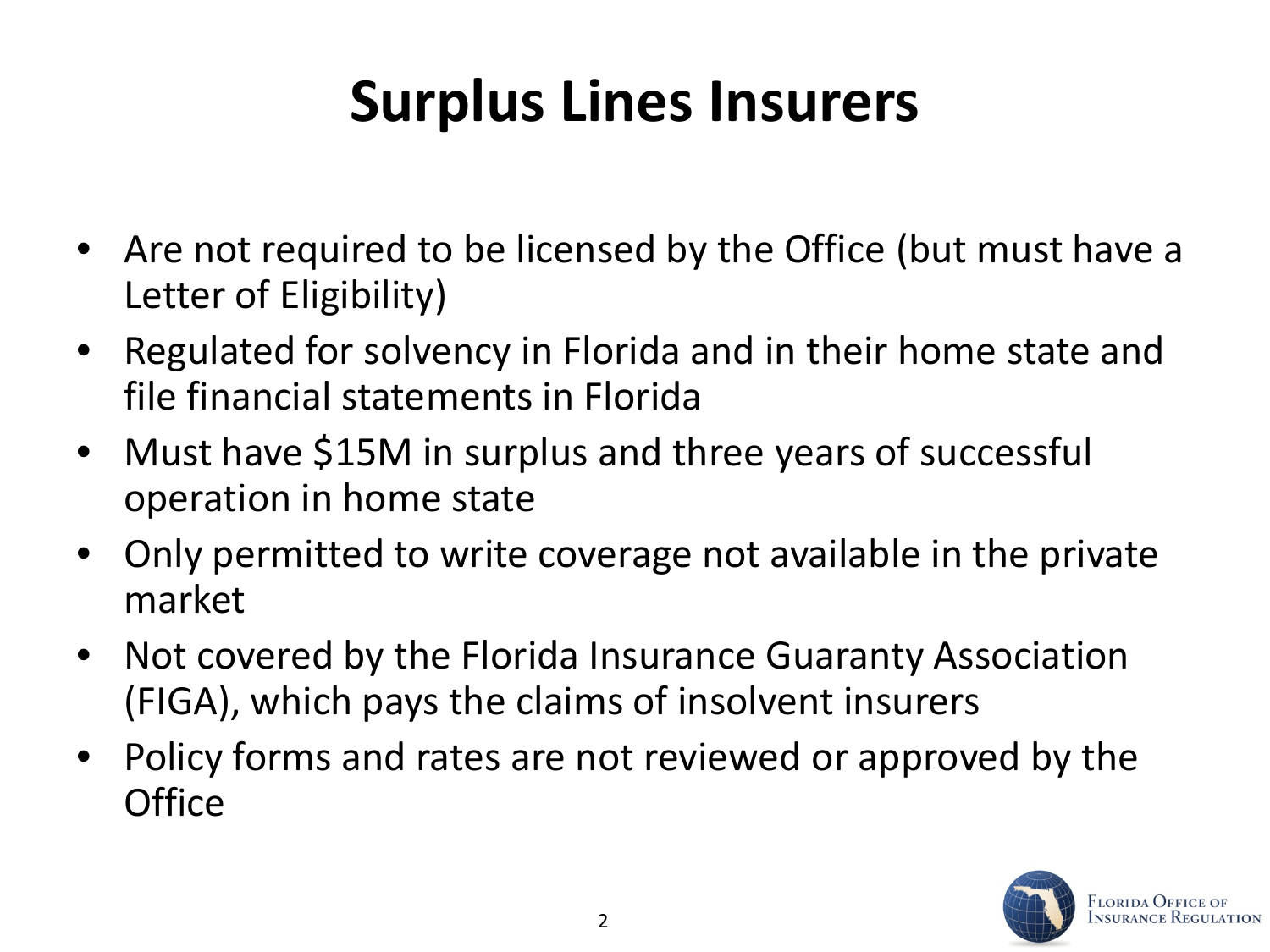### **Surplus Lines Policies**

• Must have a notice that reads:

 "*This insurance is issued pursuant to the Florida Surplus Lines Law. Persons insured by surplus lines carriers do not have the protection of the Florida Insurance Guaranty Act to the extent of any right of recovery for the obligation of an insolvent insurer."*

- Policies issued on or after October 1, 2009 shall have stamped or printed on the face of the policy in at least 14-point, boldface type: **"SURPLUS LINES INSURERS' POLICY RATES AND FORMS ARE NOT APPROVED BY ANY REGULATORY AGENCY."**
- Personal residential policies must include disclosure that coverage may be available and may be less expensive from Citizens Property Insurance Corporation. Notice must also state that Citizens assessments are higher and coverage by Citizens policy may be less.

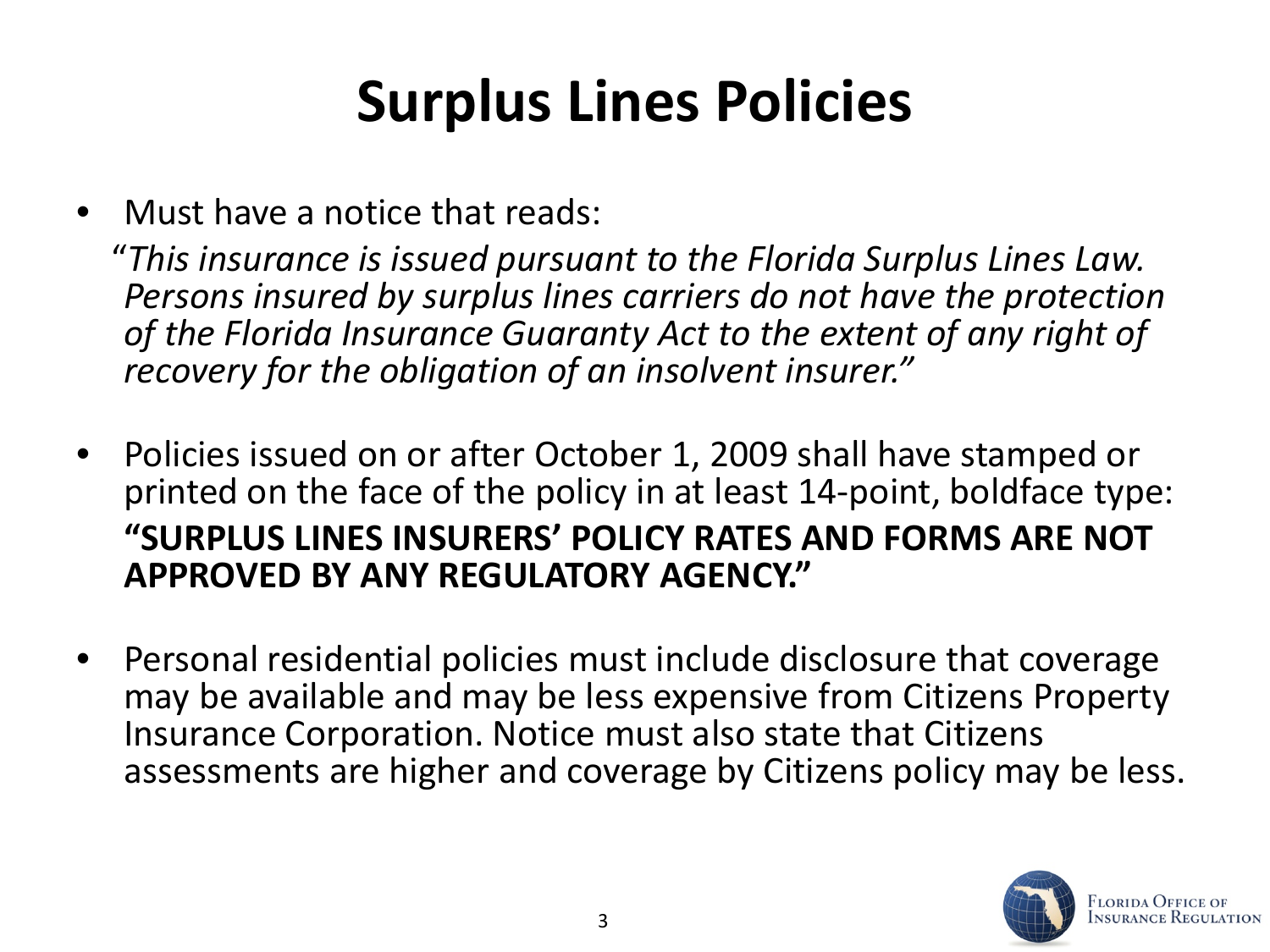### **Surplus Lines Eligibility**

- Diligent effort must be made to procure voluntary insurance
	- "Diligent effort" means seeking coverage from and receiving rejections from at least three authorized insurers writing the type of coverage. If policy is for residential structure with dwelling replacement cost of \$1M or more, only one rejection is needed.
- Diligent effort is not required for those commercial lines of business subject to informational rate filings in Section 627.062(3)(d)1. , F.S. (e.g. Commercial General Liability, Commercial Excess/Umbrella, Directors & Officers, Nonresidential Multiperil, etc.).

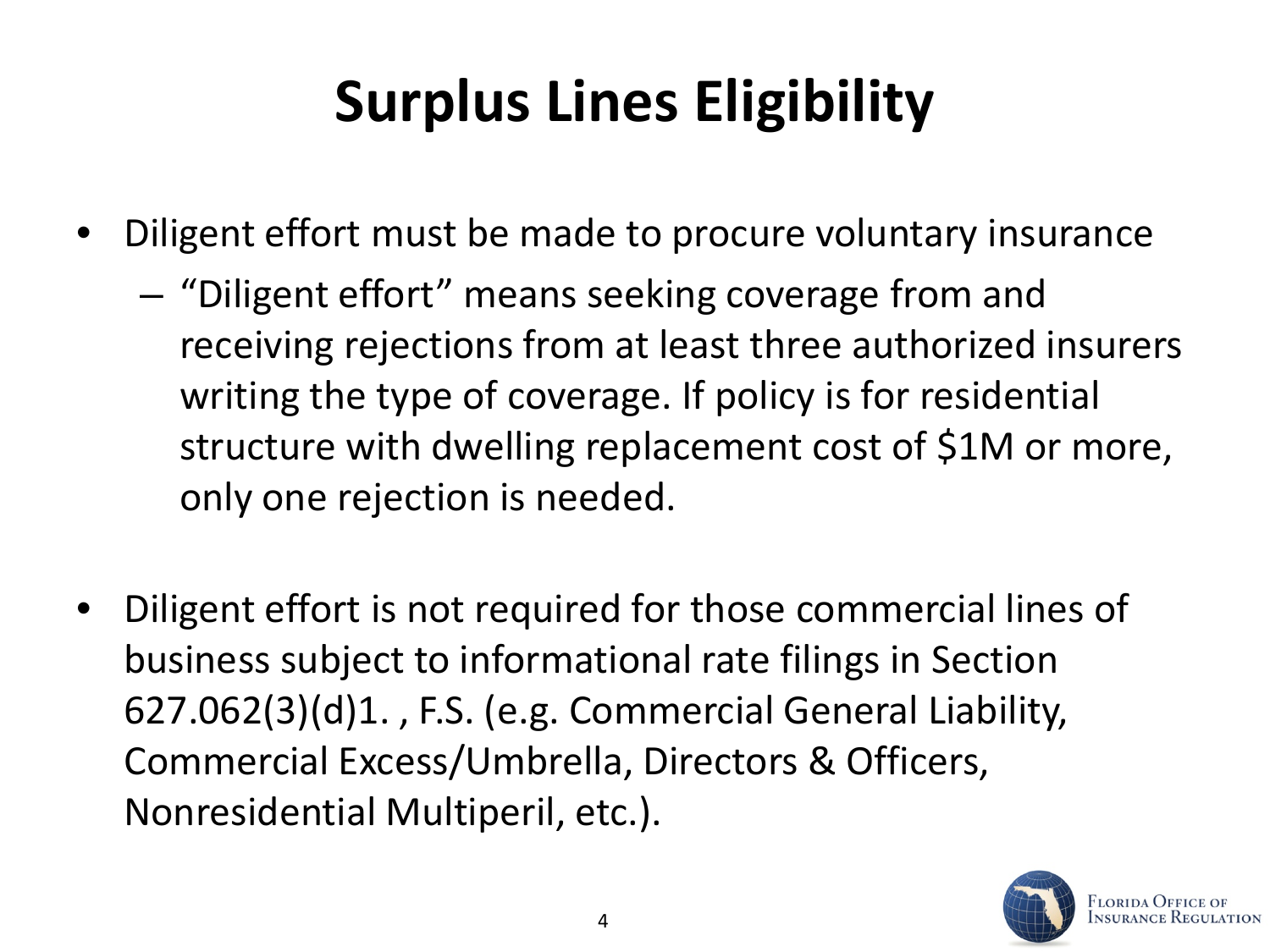## **Surplus Lines Eligibility (cont.)**

When compared to what is available, and in actual use, by a majority of the authorized insurers for the same coverage on a similar risk, the:

- Premium rate for the surplus lines policy shall not be lower
- Policy or contract form under which the insurance is exported shall **not** be more favorable to the insured as to coverage or rates\*
- Deductible amounts shall be the same as those available under similar policies (with the exception of windstorm insurance and extended coverage for fire insurance)

\* *Coverage may be exported under a unique form that is filed with the Office and not disapproved because it is found that "the use of such special form is not reasonably necessary for the principal purposes of the coverage or that its use would be contrary to the purposes of this Surplus Lines Law with respect to the reasonable protection of authorized insurers from unwarranted competition by unauthorized insurers." (Section 626.916(1)(c), F.S.)*